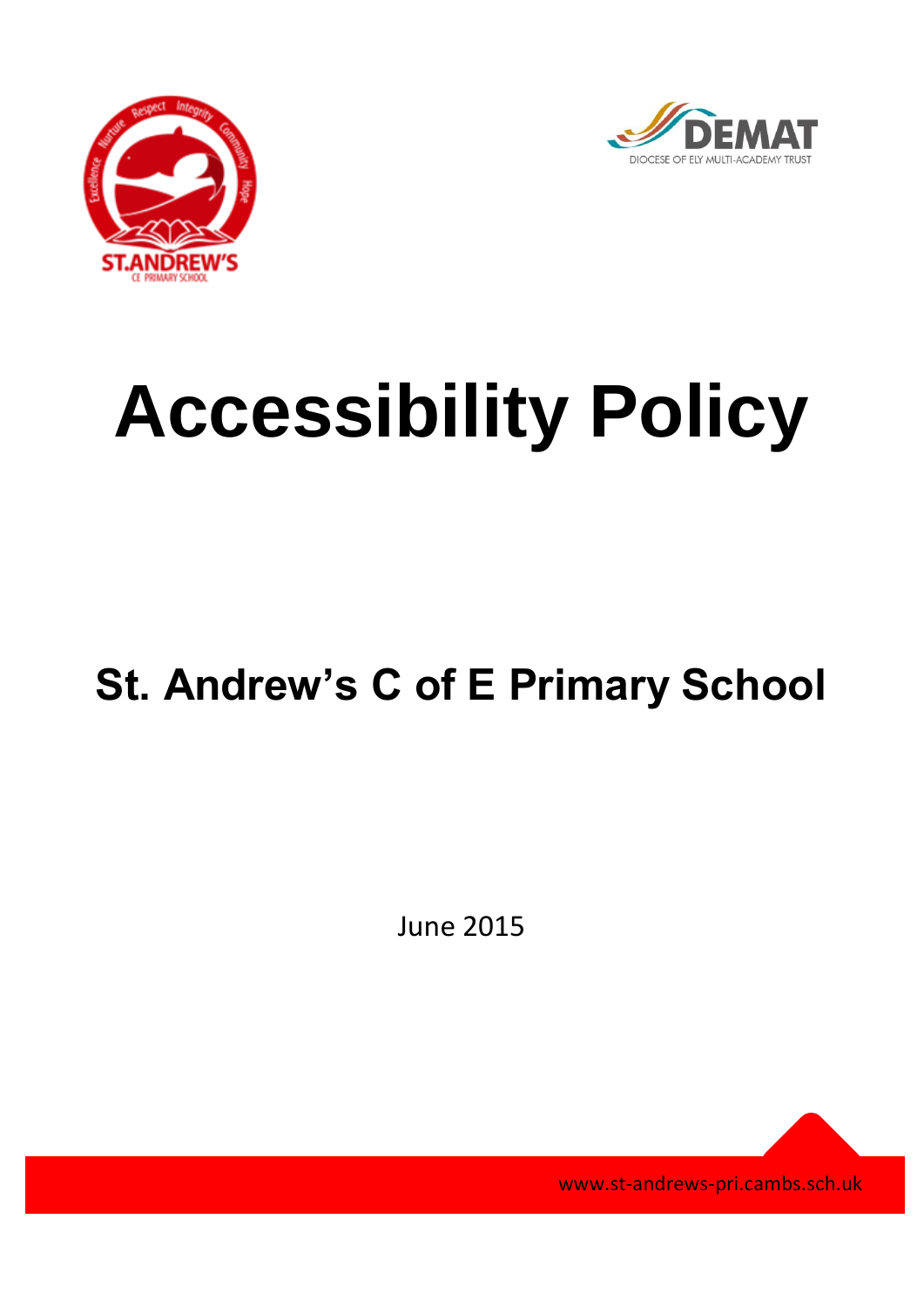## Accessibility Policy

It is intended that this Policy is maintained as a live working document which will be continuously amended, updated to reflect health and safety legislative requirements and health and safety issues relevant to the DEMAT school. This statement relates to those aspects over which the Local Governing Body (LGB) and the Diocese of Ely Multi Academy Trust (DEMAT) have control and relate to management of the school's premises. By implementing such a policy the Local Governing Body intends to:

Ensure the school has an environment which is healthy and safe.

- Develop performance standards for the organisation of health and safety management and the control of risks;
- Establish a framework for carrying out assessments through competent persons;
- Establish a programme for carrying out inspections of the school for the control of risks.

The LGB aims to ensure that the School premises are fit to teach in, by provision of adequate management for the funding, maintenance, and review for the upkeep of the fabric of the School.

## **Implementation at St Andrew's CE Primary School**

The organisation for the implementation of this policy is outlined below.

This Accessibility Policy and Plan are drawn up in compliance with current legislation and requirements as specified in Schedule 10, relating to Disability, of the Equality Act 2010. School Governors are accountable for ensuring the implementation, review and reporting on progress of the Accessibility Plan over a prescribed period.

At **St Andrew's CE Primary School**, we are committed to providing an accessible environment which values and includes all pupils, staff, parents and visitors regardless of their education, physical, sensory, social, spiritual, emotional and cultural needs. We are committed to challenging negative attitudes about disability and accessibility and to developing a culture of awareness, tolerance and inclusion.

The school plans, over time, to ensure the accessibility of provision for all pupils, staff and visitors to the school. An Accessibility Plan will be drawn up to cover a three year period. The plan will be updated annually. The Accessibility Plan will contain relevant actions to:

- Improve access to the **physical environment** of the school, adding specialist facilities as necessary. This covers reasonable adjustments to the physical environment of the school and physical aids to access education.
- Increase access to the **curriculum** for pupils with a disability, expanding and making reasonable adjustments to the curriculum as necessary to ensure that pupils with a disability are as, equally, prepared for life as are the able-bodied pupils; (If a school fails to do this they are in breach of the DDA). This covers teaching and learning and the wider curriculum of the school such as participation in after-school clubs, leisure and cultural activities or school visits. It also covers the provision of specialist **aids and equipment**, which may assist these pupils in accessing the curriculum.
- Improve and make reasonable adjustments to the delivery of **written information** to pupils, staff, parents and visitors with disabilities. Examples might include hand-outs, timetables, textbooks and information about the school and school events. The information should be made available in various preferred formats within a reasonable time frame.

The Action Plan for physical accessibility relates to the Access Audit of the School, which is undertaken regularly. It may not be feasible to undertake some of the works during the life of this first Accessibility Plan and therefore some items will roll forward into subsequent plans. The audit will need to be revisited prior to the end of each first threeyear plan period in order to inform the development of the new Plan for the following period.

As curriculum policies are reviewed, a section relating to access will be added to that on Equality and Diversity. The terms of reference for all governors' committees will contain an item on "having regard to matters relating to Access".

The School Brochure will make reference to this Accessibility Plan.